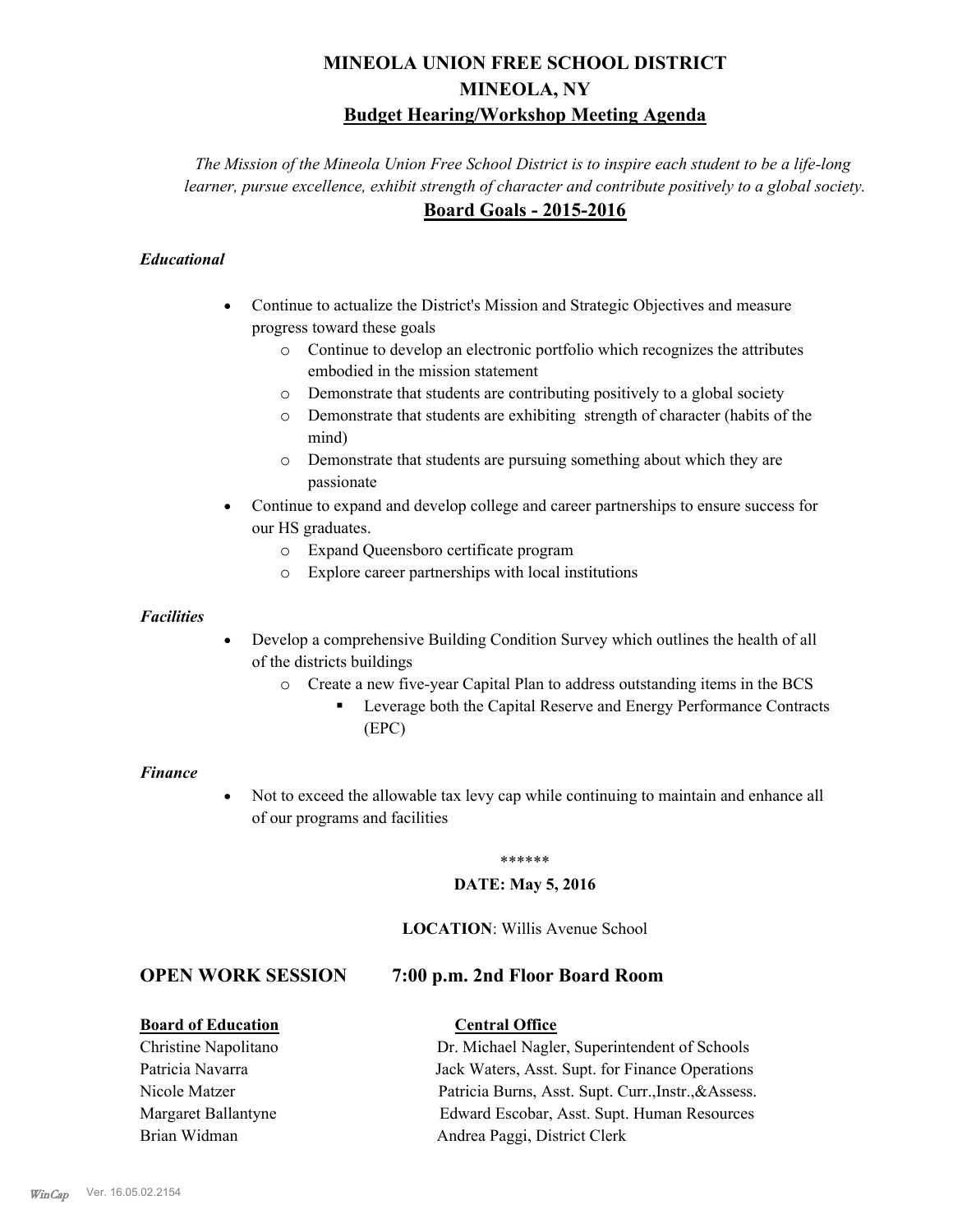**A. Call to Order B. Pledge of Allegiance C. Reading of Mission**

- **D. Moment of Silent Meditation**
- **E. Dais & Visitor Introductions**
- **F. High School Student Organization Report**

# **G. BOE Reports**

- **a. Comments from Board Trustees**
- **b. Comments from Board President**
- **c. Comments from Superintendent**

**H. Old Business**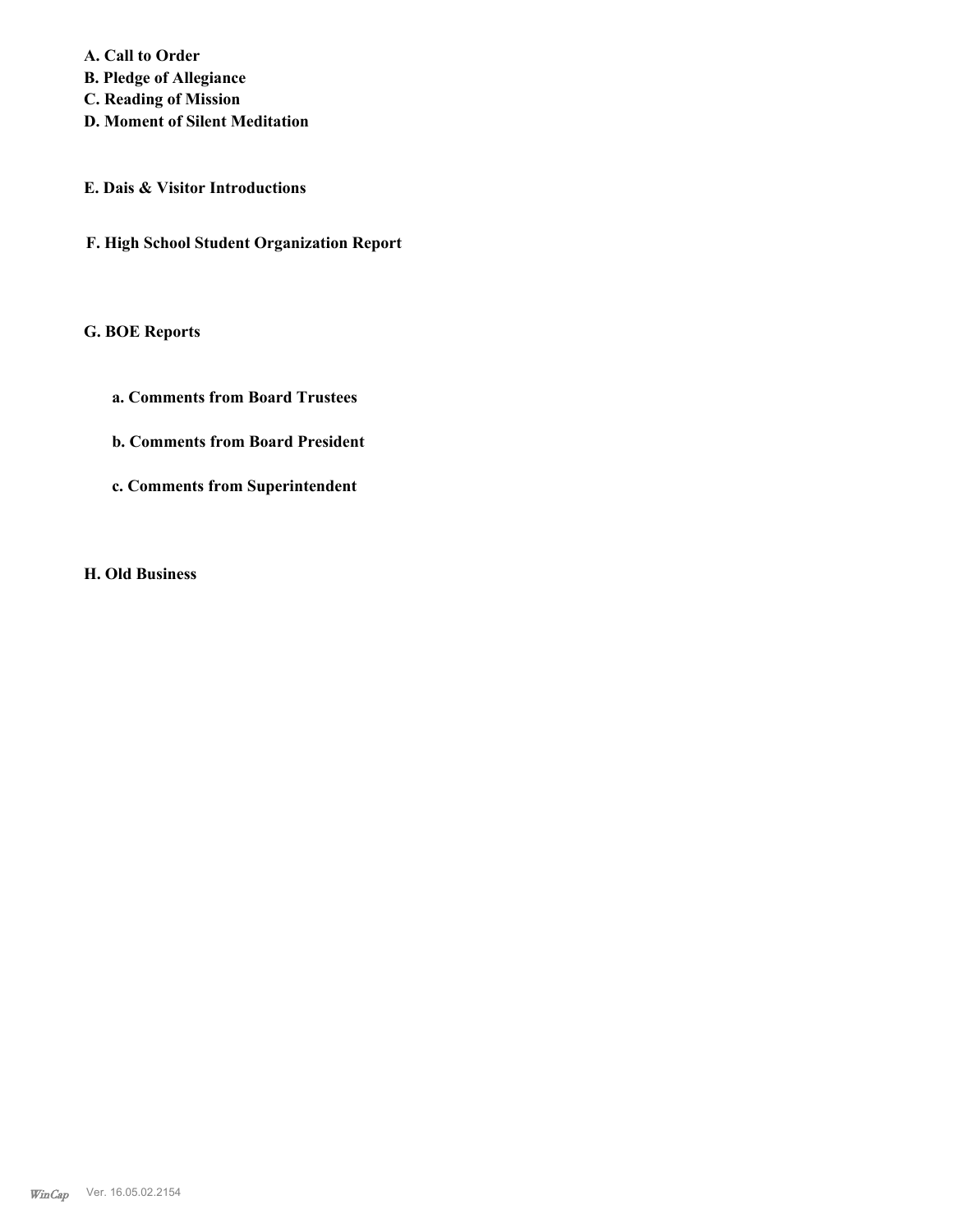# **I. New Business**

# **Policy- First Reading of Revised Board Policies**

**RESOLUTION # 72 - BE IT RESOLVED** that the Board of Education of the Mineola UFSD waives the first formal reading of the following Revised Board Policies due to their availability on the information table: Policy # 1650- Submission of questions and Propositions at the Annual Meeting and Election and Special District Meeting Policy # 3420- Non-Discrimination and Anti-harassment in the School District Policy # 5220- District Investments Policy # 5630- Facilities: Inspection, Operation & Maintenance Policy # 5661- Wellness Policy # 5674- Data Networks and Security Access Policy # 5675- Student Grading Information Systems Policy # 6110- Code of Ethics Policy # 6120- Equal Employment Opportunity Policy # 6121- Sexual Harassment of District Personnel Policy # 6122- Employee Grievances Policy # 6130- Evaluation of Personnel Policy # 6161- Conference/ Travel Expense Reimbursement Policy # 6215- Probation and Tenure Policy # 6216- Disciplining of a Tenured Teacher or Certified Personnel Policy # 7121- Diagnostic Screening of Students Policy # 7130- Entitlement to Attend Policy # 7131- Education of Homeless Children and Youth Policy # 7132- Non-Resident Students Policy # 7210- Student Evaluation, Promotion and Placement Policy # 7220- Graduation Requirements/Early Graduation/Accelerated Programs Policy # 7222- Diplomas and/or Credential Options for Students with Disabilities Policy # 7240- Student Records: Access and Challenge Policy # 7320- Alcohol, Tobacco, Drugs and Other Substances (Students) Policy # 7420- Sports and Athletic Program Policy # 7530- Child Abuse and Maltreatment Policy # 7550- Dignity for All Students Policy # 7551- Sexual Harassment of Students Policy # 7650- Identification and Register of Children with Disabilities (Child Find) Policy # 8130- Equal Educational Opportunities Policy # 8211- Prevention Instruction Policy # 8280- Instruction for English Language Learners

| <b>Motion:</b><br>Second: |     |  |
|---------------------------|-----|--|
| Yes:                      | No: |  |
|                           |     |  |
|                           |     |  |
|                           |     |  |
| Passed:                   |     |  |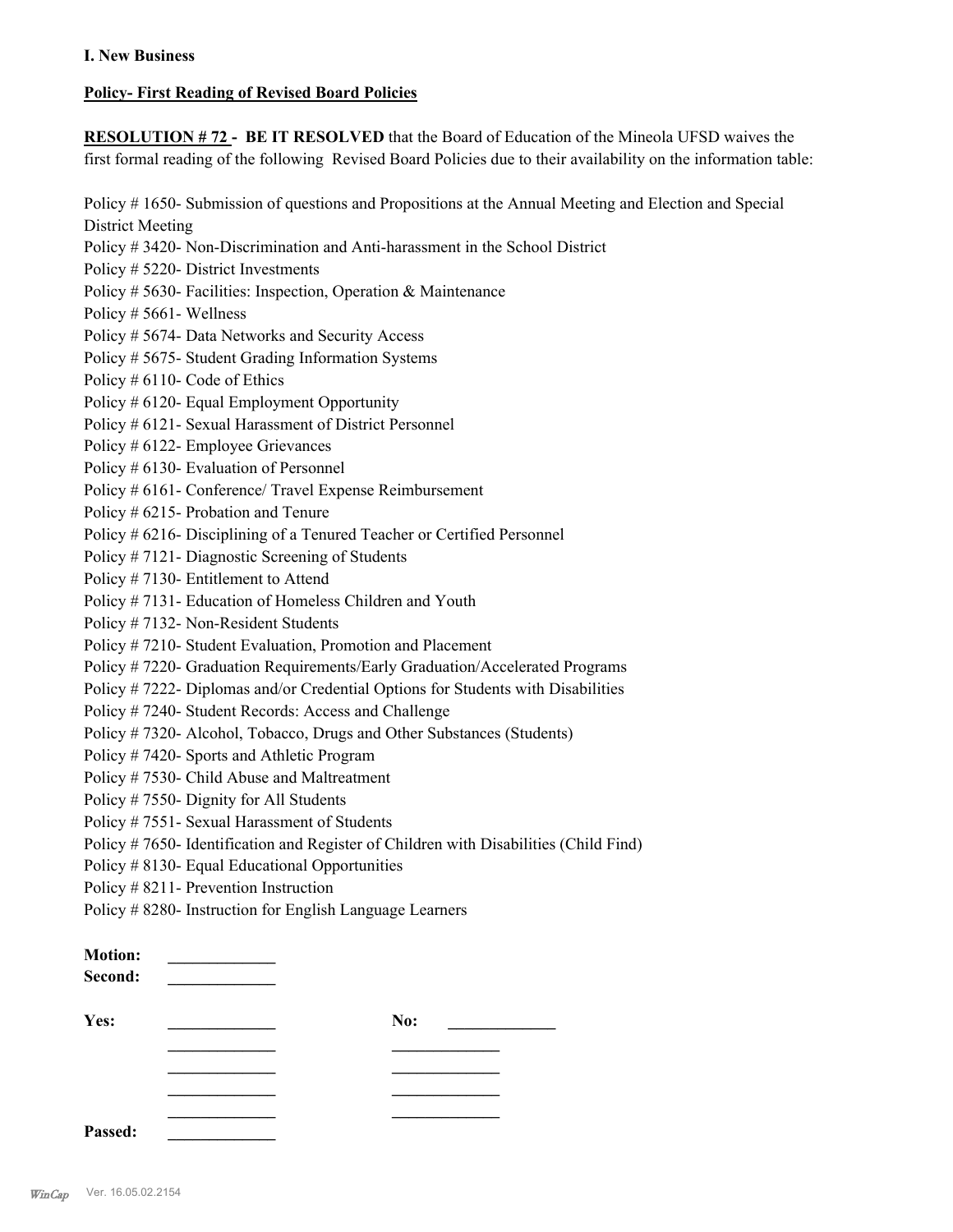# **J. Consensus Agenda**

**RESOLUTION # 73 - BE IT RESOLVED** that the Board of Education approves the consensus agenda items J.1.a. through J.4.a., as presented.

| <b>Motion:</b><br>Second: |     |
|---------------------------|-----|
| Yes:                      | No: |
|                           |     |
|                           |     |
|                           |     |
|                           |     |
| Passed:                   |     |

# 1. **Accepting of Minutes**

That the Board of Education accepts the minutes of the April 19, 2016 BOCES Vote Meeting and the April 21, 2016 Business Meeting as presented. a.

# 2. **Instruction**

- a. Leave(s) of Absence/Child Rearing
- That the Board of Education grants a request to Lisa Balogh-Richards, for an unpaid Leave of Absence, for child-rearing purposes, effective September 1, 2016 to June 30, 2017. 1.
- That the Board of Education grants a request to Lisa Fiocco, for an unpaid Leave of Absence, for child-rearing purposes, effective September 1, 2016 to June 30, 2017. 2.
- That the Board of Education grants a request to Kim Morrissey, for an unpaid Leave of Absence, for child-rearing purposes, effective September 1, 2016 to June 30, 2017. 3.

#### Appointment(s) Sub Teacher per diem b.

That the Board of Education accepts the following individual(s) as Per Diem Substitute Teacher(s) for the current school year, at a daily rate of \$100 days 0-10, \$110 days 11-20, \$120 days 21-30, \$130 day 31+; and retirees at a daily rate of \$125.00 per day, \$130 per day after 30 days.:

| EMPLOYEE NAME       | <b>EMPLOYEE CERTIFICATION</b> |
|---------------------|-------------------------------|
| Jessica A. Kaminsky | Early Childhood Ed(Birth - 2) |

### 3. **Civil Service**

# a. Appointments

- That the Board of Education approve the appointment of Janice Francischine-Syers, to the position of Registered Nurse Substitute, effective May 9, 2016. Salary will be \$125 per day. 1.
- That the Board of Education approve the appointment of Bryan Gonzalez, to the position of Student Worker in the Locker Room of the Middle School, effective April 21, 2016. Salary is \$8.00 per hour. 2.